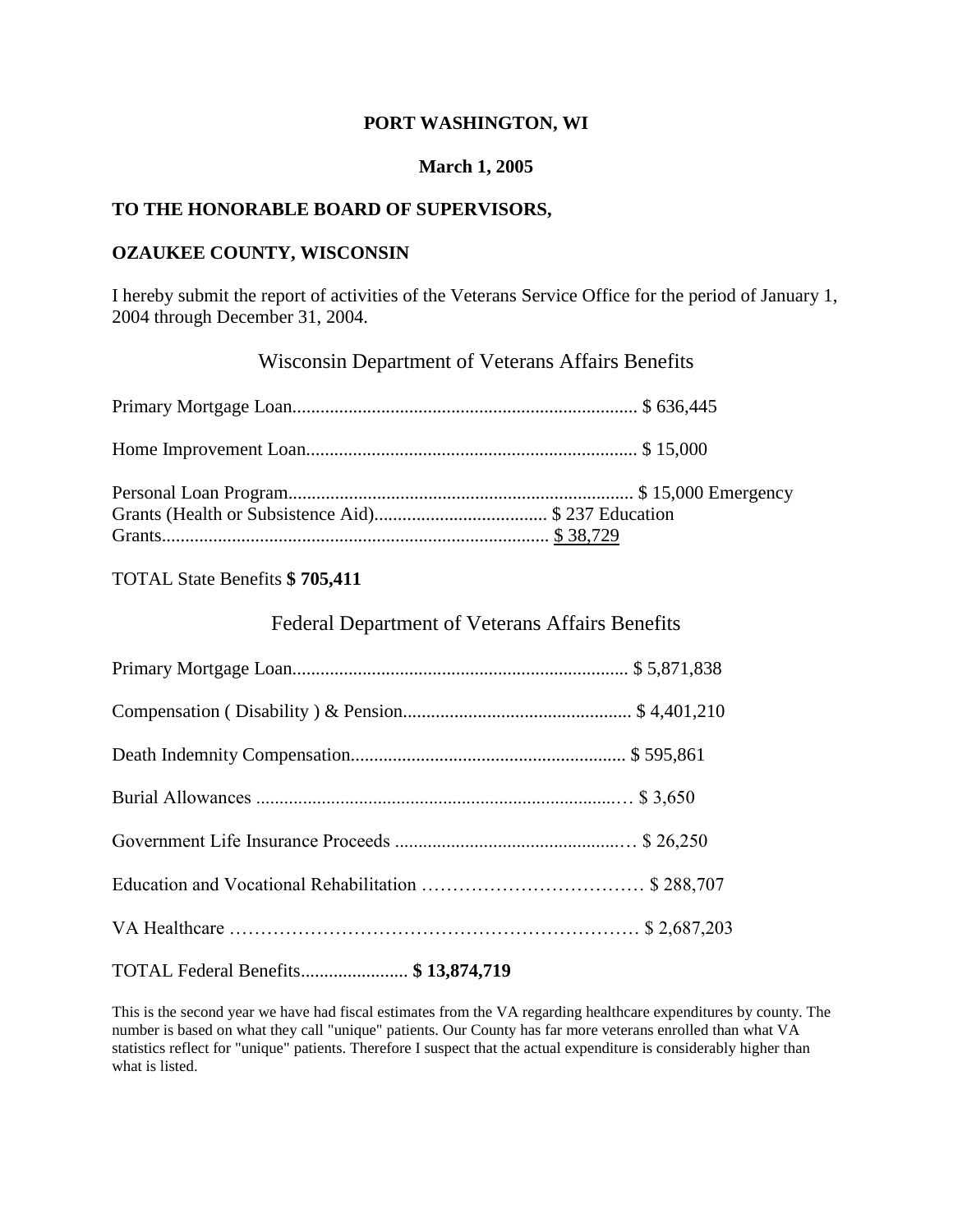Since 1998 we have seen significant changes to eligibility for VA health care, whose full impact is only now fully apparent. The federal budget for FY 2004 has included another increase for the VA Healthcare System. In January of 2003, the Department of Veterans Affairs "froze" new applications for individuals who exceed their maximum income caps. This "suspension" of enrollments was continued into 2004. Proposed budgets for FY '06 may cause a reduction in the utilization of the Healthcare system, if they are approved as submitted to Congress.

During the past year our office has provided transportation to 268 veterans for hospital appointments and day surgeries. This number is expected to increase in the coming year, due to the aging veteran population as well as the large number of Ozaukee veterans who have enrolled during the past five years. The average age of a WWII veteran is now well over 80. The Korean War population has now reached the age where increased medical care is required, and the oldest of our Vietnam veterans have started to become a factor in this increased demand as well, not to mention our newest veterans returning from conflicts overseas. We do have concerns over the proposed Federal budget for 2006, which may place restrictions on those utilizing the system, as well as potential future enrollees.

Our office has seen approximately 1200 veterans/surviving family members during the past year. We have opened 280 new files and said farewell to 93 of our county's veterans.

We have three residents at the state retirement home at King, and one at the Assisted Living Facility in Union Grove. I continue to get negative responses from veterans regarding enrollment at King, primarily because of the distance from family and friends. We will have to see if there will be any increased interest in enrollment in state run veteran's nursing home facilities, as the Southern Wisconsin Center plans near completion. Southern Center began its' first phase of operations in 2001, with a Community Based Residential Facility (CBRF). Construction of the nursing home has begun, and we anticipate the facility to be fully functional sometime in late 2005.

The coming year should provide quite a challenge on both the State and Federal levels. We are now seeing the first of what will be many "returnees" from the War on Terrorism, as well as the War in Iraq. This influx of new veterans will in turn be seeking to avail themselves of their benefits.

The Veterans Trust Fund at the State level is not in the best of financial health, and all of the veterans groups have been asked to "prioritize" the benefits that need to be continued. and those that may face restrictions or elimination. This process will be undertaken by the current term of the State Legislature, in what has been dubbed "*The 10-Year Solvency Plan"***.** If there is not an infusion of monies from outside the Veterans Trust Fund, we will be seeing a reduction in State of Wisconsin Veterans' Benefits. The process has already resulted in a significant reduction in those seeking some of the State's programs, as reflected in the annual numbers.

On the federal level, there never has been, nor will there ever be, enough funding to care for every veteran seeking healthcare. The VA has directed all of their medical centers to place a higher priority on new veterans returning from the war overseas, than on the existing veterans population. This will undoubtedly create shortfalls.